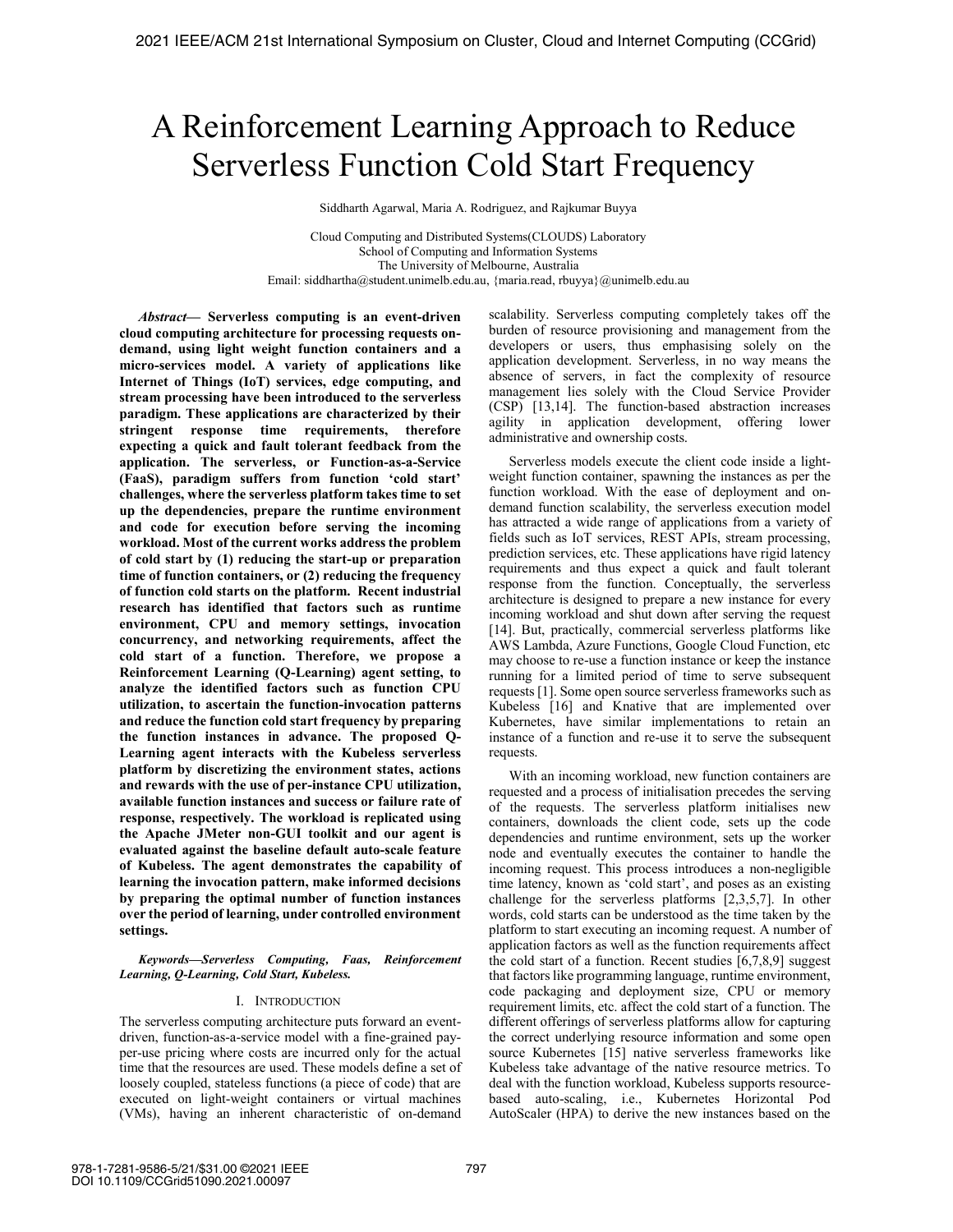per-instance CPU-utilization of the function. The default autoscaler starts requesting new instances only when the current function containers runs out of requested memory or the perinstance CPU utilization spikes above a specified threshold value. This leads to function container cold starts to serve the requests and eventually an increased number of failed requests, if the cold start time is greater than the request's time-to-live.

As these observations are solely dependent on the resource utilization values, they pose as an opportunity to explore techniques to understand the process and reduce the frequency of cold starts of a function. In this work, we present a Reinforcement Learning (RL), i.e., a model free Q-Learning agent, which exploits the per-instance CPU utilization, number of available function instances, to represent the environment states and, define the appropriate reward system for the agent to dynamically ascertain the optimal number of function instances for a given workload. In practice, a Q-Learning agent learns through the process of trial and error by interacting with the serverless environment. In each iteration, the agent analyses the current state of the environment and performs a particular action. A delayed feedback is observed, either positive or negative, based upon the realised factor (perinstance CPU-utilization, successful or failed response) and consequently learns about the workload pattern. This strategy does not have any prior knowledge about the workload pattern and dynamically adapts to the changes, thereby reducing the cold start frequency in subsequent invocations. This approach explores the applicability of Q-Learning algorithm for determining the optimal number of function instances in serverless environments in advance, so as to reduce the frequency of function cold starts, during a particular span of time. We compare this work by simulating the workload pattern for the default auto-scaling feature of the Kubeless platform. This helps in performing the analysis and examine the performance of both the configurations.

The **key contributions** of our work are as follows:

- 1. A Reinforcement Learning Agent implementing model free Q-Learning in a serverless environment setting to reduce the cold start frequencies of a function.
- 2. Implementing an agent to dynamically learn the function invocation patterns to ascertain optimal number of function instances, reducing cold start occurrences.
- 3. Evaluation of our proposed agent against the baseline auto-scale policy of the serverless platform for a synthetic function workload pattern.

The rest of the paper is organised as follows. Section II highlights related research studies. In Section III we present the system model and architecture along with the workload specification. Section IV outlines the proposed agent's workflow and describe the design decisions. In Section V we evaluate our technique with the baseline approach and highlight the possible shortcomings. Section VI concludes the paper, highlight the future research directions.

# II. RELATED WORK

Serverless computing - featuring affordability, on-demand scalability and light-weight containerization, comes with inherent challenges and problems. These challenges can broadly be listed as security, privacy, caching, modes of execution, etc. Among them, the problem of cold start is still prevalent and has attracted academia for realising possible solutions. A current study [1] discusses the ongoing trends of handling the cold starts in commercial as well as open source serverless platforms and present their results by evaluating AWS Lambda offerings. They broadly categorise the approaches to deal with cold starts in two classes: (1) Optimising environments i.e. minimise the cold start delay itself and (2) Pinging i.e. minimising the frequency of cold start occurrences. Among the existing techniques to mitigate the cold start problem, they review the offerings of OpenFaas, OpenWhisk, AWS Lambda and discuss the solutions like cold and warm queue. They further create a case study with I/O intensive and CPU intensive benchmarks for evaluating the AWS Lambda's warm queueing technique and conclude with the absence of any correlation between the warm containers prepared by the platform and time interval of incoming requests.

 In [2], an adaptive function container warm up technique is introduced to reduce the cold start latency. It utilises a function chain model, i.e., a sequence of functions to predict the function invocation time, using LSTM networks, and nonfirst functions to keep the warmed function containers ready in queue. The researchers also propose a container pool strategy that seeks to dynamically adjust the number of empty containers in the container pool to reduce the waste of resources. Both approaches work in synchronisation as the failure of adaptive warmup strategy will automatically launch adaptive container pool strategy by providing a pre-warmed empty container, thus reducing the overall cold start latency. It is highlighted in the study that even though the strategy learns the invocation time of the function chain, the first function in the sequence suffers cold start latency. They test their approaches by comparing the resource utilisation, idle time and overall cluster utilisation with other existing techniques.

 Researchers in [3] explain the phenomenon of cold starts with respect to the Knative serverless platform and suggest a pod migration technique to reduce the cold start of the function containers. They posit that the cold start overhead is dependent on the underlying implementation of the function and categorise them in platform dependent and application dependent overheads. To deal with the cold starts, a pool of pre-warmed containers, marked with selector 'app-label', are kept ready. When the requests arrive, first the pool is checked for existing pre-warmed containers and allocated to the application, otherwise new containers are spawned as per the request workload. Using this approach, they conclude with an improvement in the cold start latencies of the containers for a single instance of pool.

 Another research [4], studies and exploits the data similarity for reducing the cold starts and proposes a deployment system over a peer-to-peer network, virtual file system and content addressable storage to increase the computing capabilities, storage requirements and prevent network bottlenecks of system. They criticise the current container deployment technique of pulling each new container image from the storage bucket and introduces a live container migration technique over a peer-to-peer network. They propose to transfer blocks of files containing frequently used libraries and packages, over the network when required, and found a 37.9% reduction in the boot-time of containers. Similarly, [5] aims to reduce the number of cold stars by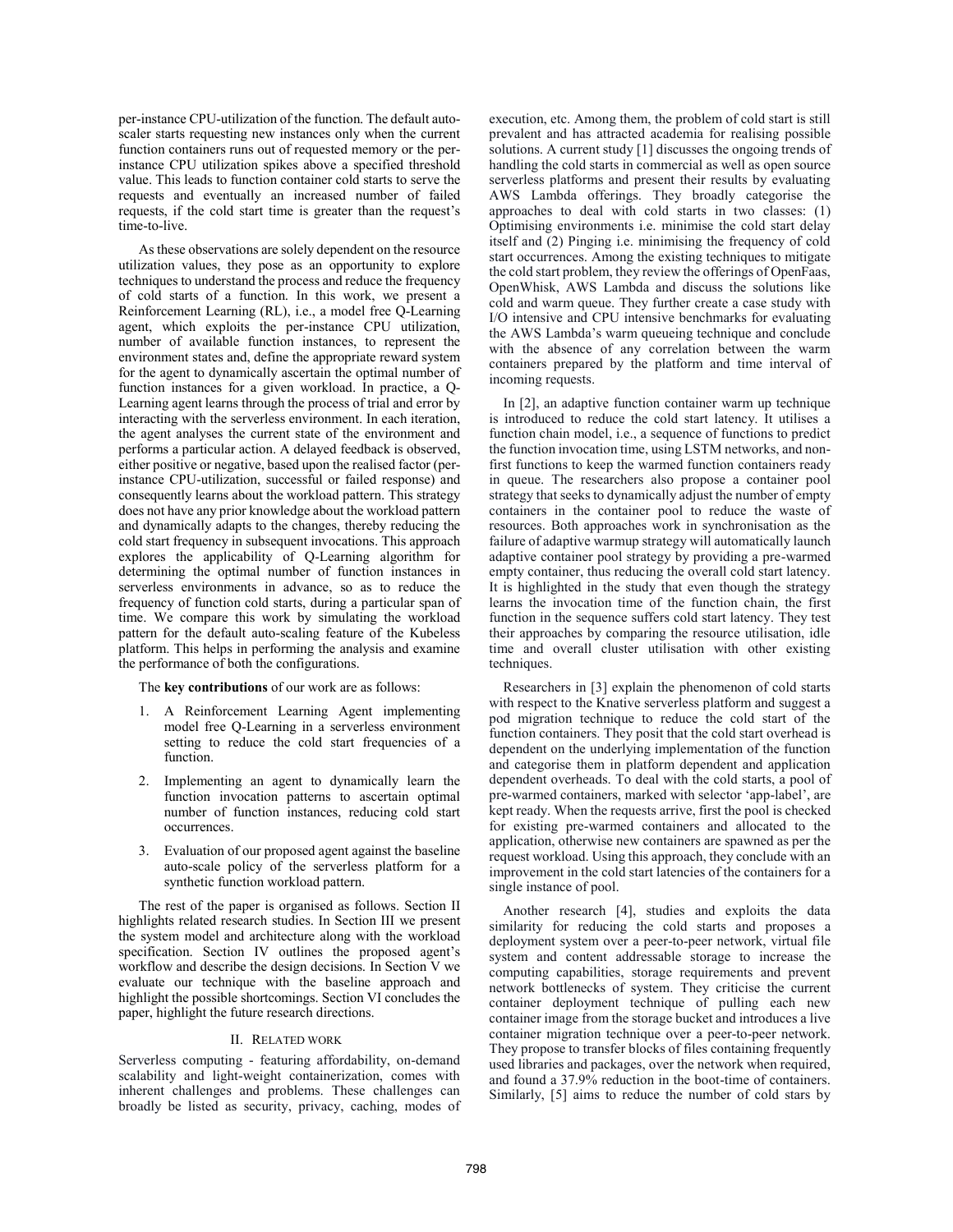utilising the function composition knowledge. It presents an application side solution based on a light-weight middleware that aims to enable the developers to control the frequency of cold starts. It establishes that applications are generally deployed as a set of functions and proposes three strategies; naïve approach, extended approach and global approach where a dedicated orchestration component invokes all the steps and follow a process of 'hinting' the next batch of functions involved.

 Research in [6] explores network creation and network initialisation as the prime contributor to the cold start latency. It explains four stages of container lifecycle: (1) service invocation, (2) startup, (3) run time and (4) cleanup. The cleanup includes stopping the container, disconnecting its network and destroying it and this process demands cycles form the underlying containerisation daemon, hindering with the other three processes. Thus, a pause container pool manager is proposed to pre-create a network for function containers and whenever required, attach the new function container to configured IP and network. Their evaluation on OpenWhisk platform demonstrates a reduction of up to 80% in the cold start times with a negligible memory footprint.

 Research [6,7,8] has identified various factors like runtime environment, CPU and memory settings, dependency setting, the effect of concurrency, networking requirements, etc. which affect the cold start of a function. Most works focus on commercial serverless platforms like AWS Lambda, Azure Functions, Google Cloud Functions and fall short to evaluate open source serverless platforms like OpenLambda, Fission, Kubeless, etc. Very few studies  $[9,10,11]$  have successfully performed analysis on open source serverless platforms and provided possible solutions by targeting the container level finer-grained control of the platform.

 Work in [12] introduces the paradigm of Reinforcement Learning (RL) to the serverless platforms. It is focused towards provisioning VMs or containers on request-based autoscaling in the serverless offerings. The study is conducted using Knative serverless platform that supports parallel processing of requests per instance utilising the Horizontal Pod Autoscaler of Kubernetes. The researchers show that depending upon the workload, different concurrency levels of the container can influence performance and thus, propose a RL based model, specifically model free Q-Learning, to determine the optimal concurrency levels for individual workloads. It evaluates the performance of model based on latency and throughput of the function containers and demonstrated the capability of applying Q-Learning algorithm to the task of auto-scaling in serverless platforms.

 As a novel approach, we explore the applicability and capability of RL strategies to reduce the function cold start in a serverless environment. Contrasting to the existing works, we apply the model free Q-Learning algorithm for reducing the cold start frequencies on the serverless platforms, by identifying the invocation patterns of the specific workloads, focus towards learning the optimal number of function instances and evaluate it against the non-intelligent, default auto-scaler strategy responsible for cold starts. A summary of few discussed researches and our methodology is presented in Table 1, highlighting the distinguishing parameters of the individual studies.

*Table 1. Summary of Relevant Works.* 

| Parameter                                                     | <b>Related Work</b> |     |     |     |     |        | Our  |
|---------------------------------------------------------------|---------------------|-----|-----|-----|-----|--------|------|
|                                                               | [2]                 | [3] | ้41 | [5] | 6   | $[12]$ | work |
| Open Source<br>Platform                                       | Yes                 | Yes | No  | Yes | Yes | No     | Yes  |
| Commercial<br>Platform                                        | N <sub>0</sub>      | No  | Yes | Yes | Yes | Yes    | No   |
| Function<br>Invocation<br>Pattern                             | Yes                 | No  | No  | No  | No  | No     | Yes  |
| Reinforcement<br>Learning<br>Technique                        | N <sub>0</sub>      | No  | No  | No  | No  | Yes    | Yes  |
| Pre-Warmed<br>Containers                                      | Yes                 | Yes | No. | No  | No  | No     | No   |
| Other Techniques<br>(Network<br>creation,<br>Migration, etc.) | No                  | No  | Yes | Yes | Yes | Yes    | Yes  |
| Cold Start<br>Frequencies                                     | No                  | No  | No  | No  | No  | No     | Yes  |

#### III. SYSTEM ARCHITECTURE

## *A. System Model*

The overall architecture and system model of the experiment is illustrated in Fig. 1 and Fig. 2. To perform the experiment, a Kubernetes service cluster was setup using Melbourne Research Cloud (MRC) services at The University of Melbourne, Australia.



*Figure 1. Deployed Stack Architecture.*



*Figure 2. System Model.*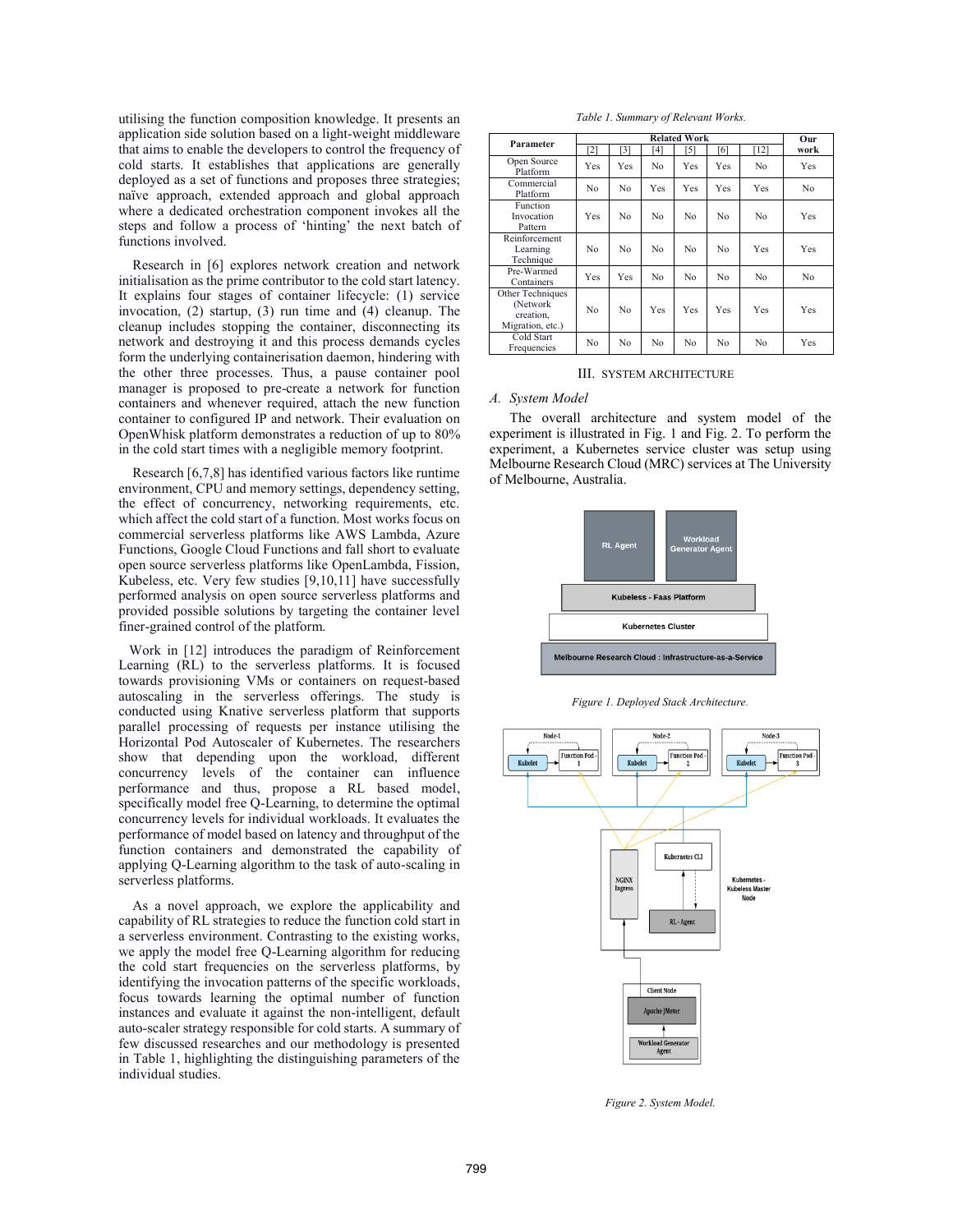The service cluster contains 4 nodes with 4 vCPU and 16 GB memory each and provides sufficient capacity to all the Kubeless components for the experiment. The workload generator agent is also configured on a similar node, responsible for sending the requests to function service cluster to generate the workload using Apache JMeter Non-GUI toolkit. The Kubernetes (version v1.18.6) cluster is configured using Ansible scripts for automatic cluster deployment. Kubeless (version v1.0.6) serverless framework is installed on the service cluster with all its components and inherent from Kubernetes, does not support scale-to-zero functionality (minimum 1 instance) in the implemented version.

The Q-Learning agent is configured to work in parallel to Kubernetes & Kubeless services on the service cluster and continuously monitors and manages the activities of the cluster including metrics collection, update the function deployment state based on collected metrics and logging the required metrics. To extensively test the workload learning capabilities of the agent, a NGINX-Ingress is also configured to handle the load balancing of incoming requests and thus allow the agent to avoid any performance issues while learning.

## *B. Workload Specification*

There are a variety of applications which benefit from the serverless execution model including REST APIs, multimedia processing, highly parallel workloads, stream processing, etc. Some of these applications are compute intensive and demand considerable amount of resources, therefore, to investigate the cold start problem, we generate a stable workload from a set quota of function requests to simulate a serverless application. The request simulation uses the thread sleep method that enables the service cluster to serve quota of requests for a set time span and provide the RL agent with a delayed feedback/reward.

 We fabricate a compute intensive process of calculating Fibonacci series up to number 38 [8], in order to keep the running instances busy and allow the default auto-scaler of the Kubeless to account for the increased number of function cold starts. Since Kubeless does not cite its concurrency policies, we specify function resource requirements (CPU and Memory) to be allocated and used for the purpose of evaluating the resource metrics. The Fibonacci calculator appropriately fits the compute intensive requirement of the experiment and the RL agent extensively captures the state of the serverless environment for learning the necessary function instances to lower the cold starts.

## IV. PROPOSED AGENT WORKFLOW

The workflow is partitioned into two processes, the workload generator and RL agent. The workload generator is used to simulate a quota of parallel HTTP user requests against the Fibonacci function. We use Apache JMeter, an open source HTTP load testing tool, to simultaneously send a number of requests at a constant rate over a period of time. JMeter features a configurable thread 'ramp-up' period that tells JMeter how long to take for creating the desired number of request threads. In our experiment, a set of requests are sent from the quota of 100 requests with a ramp-up period of 200 seconds, engaging sufficient amount of resources from the function instances. This guarantees the demand for newer instances from the default auto-scaler, providing sufficient time for scaling or acknowledging the RL agent to analyse the workload pattern, observe the environment states and generate the rewards which complement the function cold start evidence.

The RL agent begins with set-up of reinforcement learning environment, i.e., state and action for successful implementation of model free Q-Learning technique to the serverless configuration. The reinforcement learning task is to train the agent that interacts with its environment. The agent transitions between different scenarios of the environment, called states, by performing the valid, available actions. These actions lead to rewards, either positive, negative or zero and the purpose of agent is to maximize the total reward it receives, during the process of learning. Q-learning trains an agent to approximate the value of actions i.e. Q-value, making use of the tabular representation of state-action values known as Q-table that forms the basis of decision making in the learning process.

 Q(s,a) represents the Q-value of action *a* an agent performs at state *s* and tries to maximise this cumulative reward using Bellman Equation (1) at each iteration *t*.

$$
Q(s_t, a_t) \leftarrow (1 - \alpha)Q(s_t, a_t) + \alpha[r_t + \gamma \max_a Q(s_{t+1}, a)] \dots (1)
$$

 $\alpha$  is the learning rate that describes the weight of newly observed information over old information, γ is the discount factor that describes the importance of future rewards. To choose between exploration and exploitation of information, the agent is implemented with ε-greedy strategy, where  $ε$  is the probability of exploration. Therefore, the agent selects an action that maximises the expected value i.e. an action with maximum Q-value for state *s* with probability of 1- ε.

The Kubeless framework along with its components and resources, including the sample function of Fibonacci calculator, forms the environment for the RL agent to interact. The state of the environment is defined by the combination of (1) number of function instances available and (2) perinstance CPU-utilization of the function. The agent allows maximum number of function instances to be passed as a parameter that controls states explored during the learning process. Since CPU-utilization values are continuous numbers, the per-instance CPU-utilization values are discretised into five bins of equal size  $\{20, 40, 60, 80, 100\},\$ each representing the maximum value of CPU-utilization in the bin. This decision helps in appropriately limiting the size of the Q-table learned.

The agent interacts with the environment using actions of (1) scale up and (2) scale down the function deployment with valid number of instances. The availability of actions for a state is determined by the state representation, regulating the instances between 1 (minimum instance count supported by Kubeless) to M (maximum instance count). This allows the RL agent to explore and exploit only the possible state-action space, thus reducing the number of explorations and increasing the convergence time. For example, if the maximum number of function instances to be explored are M, the environment states can be represented as a set  $\{x\$ y} \mid x \xi 1…M, y ξ (20, 40, 60, 80, 100)} containing M x 5 states. The action set for the agent at state  $x\$  y (x: instance count, y: CPU utilization range) can be represented as  ${a | x + a > 0}$ , abs  $(x + a)$ a)  $\leq M$ , a  $\xi$  1...M}. Therefore, the size of the Q-table can be calculated as  $(M \times 5) \times (2M - 1)$ .

At each action step, the agent yields delayed rewards, determined after the specific time span, reflecting the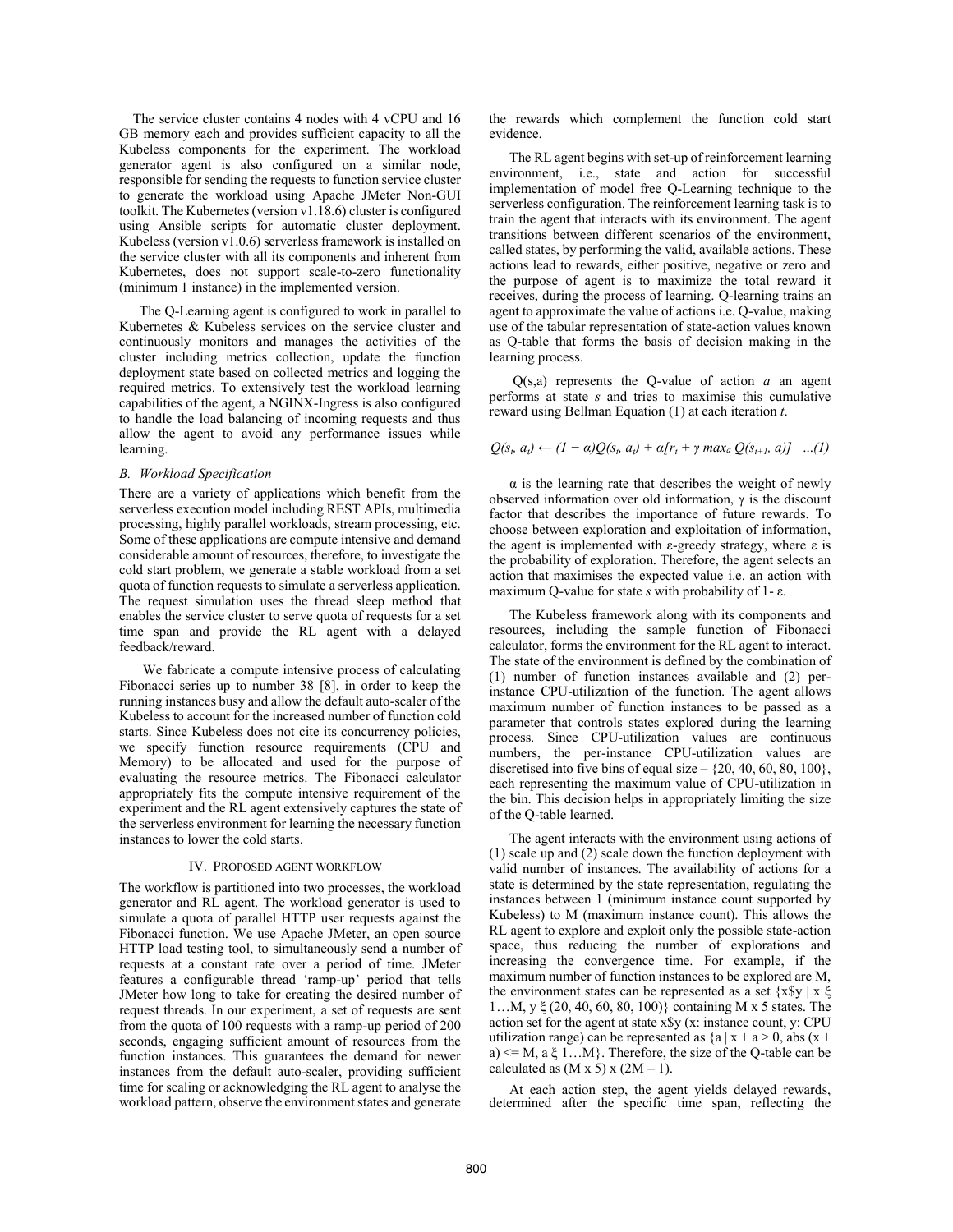appropriateness of the selected action. The agent learns the best actions by updating the Q-values according to the Bellman Equation, as in (1). The immediate reward, 'r', of state transition depends on function instance count, CPUutilization and request success or failure rate during the observed time span, as in (2). The agent yields positive reward for successfully serving more than half the requests, being inversely proportional to the instance count and gets penalised for the states with CPU-utilization above a threshold of 75% and an undesired failure rate of more than 70%.

*Immediate reward*  $\leftarrow$  (0.5\*CPU utilisation) + (0.3\*state<sup>-1</sup>) *+ (0.1\*success rate) + (0.1\*failure rate) …(2)*

The following steps outline the Q-learning approach to train the agent in serverless setting:

- 1. Input the maximum number of function instances to be explored and time step to consider for observing the rewards.
- 2. Setup the agent initial state and Q-table for the (state, action) pair.
- 3. Choose and perform an action according to the ε-Greedy policy with  $\varepsilon = 5\%$ .
- 4. Wait for 'sleep time' to observe the reward for current iteration.
	- Gather metrics for current function instances.
	- Calculate and return the immediate reward using collected metrics.
	- Calculate updated Q-value according to the Bellman Equation with  $\alpha = 0.4$  and  $\gamma = 0.3$ .
- 5. Update the Q-table with new Q-values calculated.
- 6. Repeat the training procedure.

## V. PERFORMANCE EVALUATION

To evaluate the performance of our RL agent, we compare it with the default auto-scaling policy supported by the Kubeless serverless platform. Kubeless supports auto-scaling of the function based upon the CPU metrics i.e. the per instance CPU-utilisation of the active instances. The default policy is implemented as a control loop with a period of 15 seconds, after which the controller scrapes the metrics and perform the required action of scaling up. The platform keeps the allotted resources for a period of 5 minutes to prevent the resources from thrashing, due to dynamic nature of the changing metrics.

 We simulate the CPU intensive serverless workload using the function Fibonacci calculator up to number 38 [8]. This ensures a sufficient amount of resources, CPU and memory, are utilised by a single request and therefore results in simulating higher number of cold starts to evaluate the algorithms. To mimic the serverless workload pattern under the experimental conditions, we create a set of a number of requests with a limit of 100 requests per 5 minutes, {reqCount  $|$  reqCount  $\leq 100$ . The period of 5 minutes is chosen in order to prevent thrashing of the resources while auto-scaling the function instances and thus evaluating both the approaches within a comparable schedule.

 To effectively observe the results of default auto-scaling policy and examine the feasibility of model free Q-Learning in the experimental serverless setting, a period of 240 minutes was designated. As the Q-Learning algorithm seeks to explore the available state-action pair in the environment, a maximum of 10 function instances were preferred to comfortably execute the procedure of learning, while abstaining from the explosion of the size of the state-action space represented by the Q-table. In the baseline experiment of default auto-scaling policy responsible for provisioning the function instances onrequest, every new instance provisioned represents a potential addition to cold starts frequency. This keeps a part of incoming workload waiting to get an instance allocated and leads to a failed response, while spawning the new instances. Therefore, the rate of failed responses, which could not be served due to requirement of instances (resources) are used to compare both the discussed approaches.

 Fig. 3 illustrates the results of the default auto-scaling policy of the Kubeless platform. With the limited number of function instances and considering CPU-utilisation metrics, it can be seen that the baseline approach suffers from a number of failed requests and accounts for approximately 44% of the failed requests out of the workload of approximately 2166 requests. This can be attributed to the following characteristics:

- A control loop period of 15 seconds, after which the auto-scaler checks for the CPU metrics.
- A CPU-intensive function composition that leads to occupied resources and waiting or failed requests.
- Limited scaling of the function instances during the experiment.

 Fig. 4, Fig. 5, Fig. 6 and Fig. 7 illustrates the four iterations of the Q-Learning agent. The agent is trained for a period of 240 minutes, in multiple iterations to ascertain the function invocation patterns and learn the number of function instances required for a specific workload. This decision is based upon the rewards experienced by the agent according to the CPUutilisation, success and failure rate of requests and the number of serving function instances. It is evident from the graphical representation that the agent starts learning the invocation patterns and exploits the experience it gets from the rewards. For instance, it can be inferred from the iteration  $3 \& 4$  that the agent explores different configurations and tries to minimise the cold starts by preparing the required number of function instances, leading to reduced number of failed requests, during the time period  $10 - 20$  and  $30 - 40$ . The lower variations of failed requests (i.e. the reduction in number of failed requests over the iterations) also signify that the agent is learning the optimal number of function instances to reduce the cold start problems and tries to serve maximum request.



*Figure 3. Failed requests using default HPA policy.*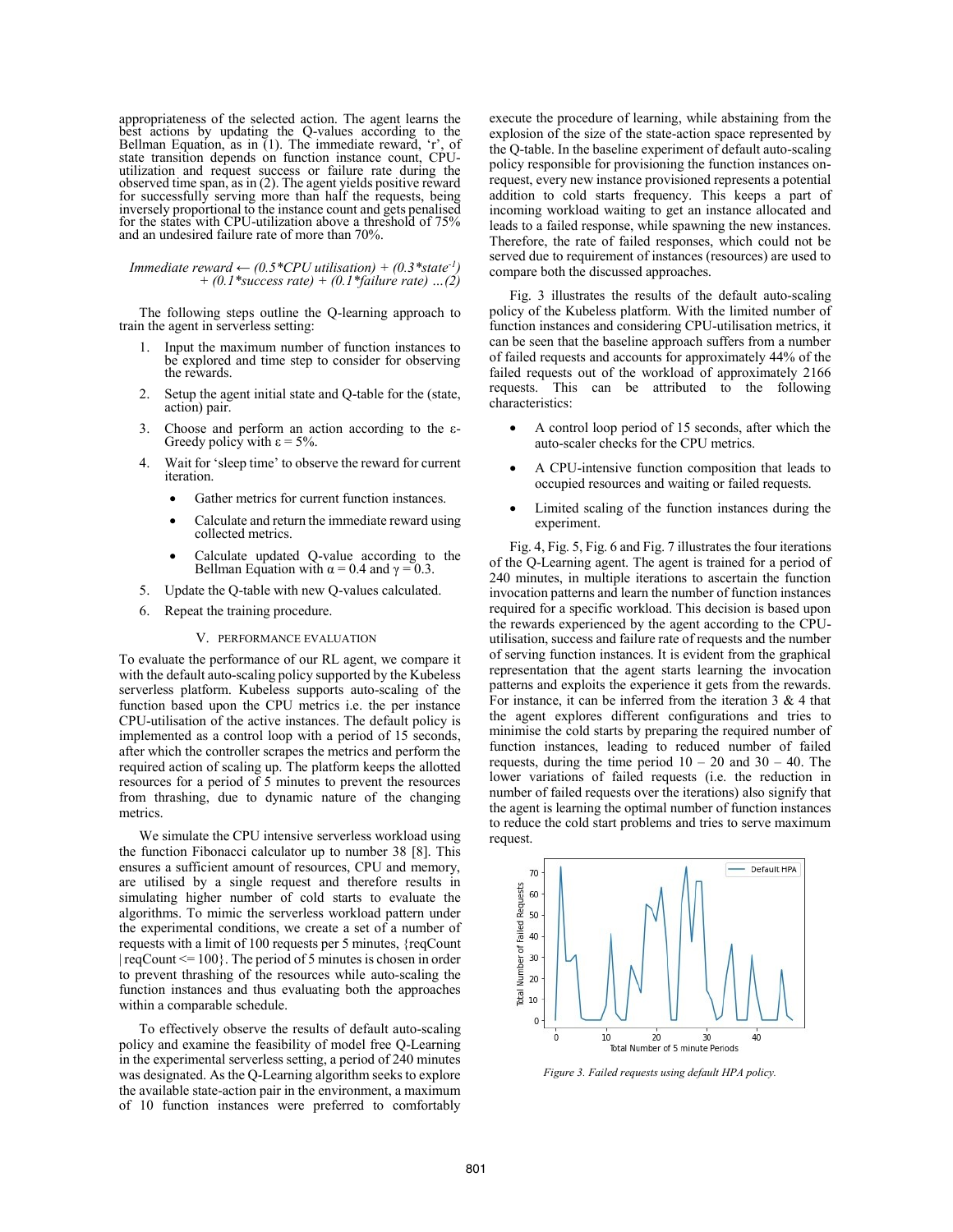

*Figure 4. Q-Learning Agent iteration 1 of 240 minutes.* 



*Figure 5. Q-Learning Agent iteration 2 of 240 minutes.*



*Figure 6. Q-Learning Agent iteration 3 of 240 minutes.*



*Figure 7. Q-Learning Agent iteration 4 of 240 minutes.*

After four iterations of training the RL agent, it manages to serve approximately 50.1% requests successfully and shows a positive indication towards converging to the optimal values. As compared to default auto-scaling technique, the performance of our agent after few iterations of the Q-Learning procedure shows the feasibility and appropriateness of the reinforcement learning strategy to the task of reducing cold start occurrences. The difference of results between both the approaches can be attributed to the following characteristics of the RL agent implemented –

- The elementary reward structure used in the Q-Learning process that can affect the information gain of the agent.
- The values of α, learning rate and γ, discount factor, that plays an important role in learning process. The different combination of these values might result in quicker convergence.
- The underlying CPU-intensive function composition causes the high resource utilisation leading to negative values. Thus, the agent explores different state - action space values taking more time to learn the required values.
- Discretisation of the continuous number values of CPU utilisation for state space representation can hinder with the optimal performance of the agent with Q-Learning techniques.
- The large state-action space also accounts for the longer learning periods and affect the agent's information gains.

In comparison to the baseline approach of default autoscaling, our approach shows practical applicability of the RL algorithm to reduce the cold start occurrences for a specific function workload and closes on the difference between the successfully served requests within few iterations.

## VI. CONCLUSIONS AND FUTURE WORK

Serverless computing with its easy-to-go deployment structure, have discharged the application developers from the responsibilities of managing the servers. On the other hand, this execution style increases the responsibilities of the cloud service providers to continuously provide fault tolerant services to their customers. With application response time being one of the most important factors for the end-user, serverless introduces overheads of cold starts i.e. setup time of the function containers to serve the requests. Various approaches have been proposed to reduce the challenge of cold starts both by academia as well as the technology industry like keeping a warm queue of function containers, continuously pinging the functions to keep them running and keeping pre-prepared containers with dependencies ready, etc. These non-intelligent approaches fail to identify the request invocation patterns and therefore lead to failed responses due to resulting cold starts. We present an evidence of using reinforcement learning technique, specifically model free Q-Learning, to the serverless environment setting and propose an intelligent agent that learns from the unknown invocation pattern to ascertain the optimal number of function instances to reduce the cold start frequencies of the function. We compare the result of our approach with the existing autoscaling technique and successfully observe that with a few or limited number of training iterations, the agent was able to